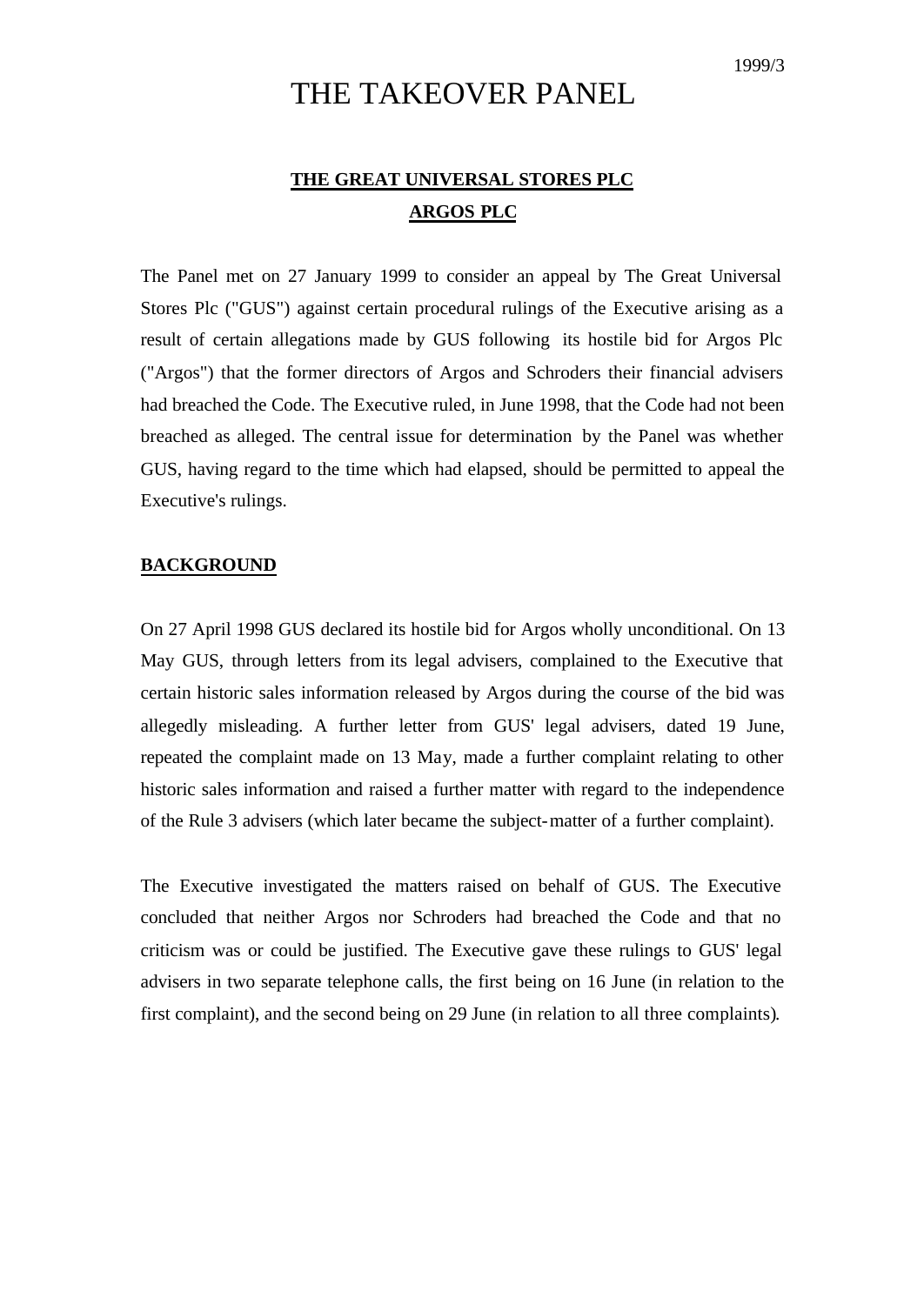On 28 July, at the request of Merrill Lynch on behalf of GUS, the Director General together with the two case officers from the Executive, met Lord Wolfson (chairman of GUS), GUS' Finance Director and a representative of Merrill Lynch. At that meeting the Director General explained his own position as a director of Warburg Dillon Read and his position in relation to Argos. He also explained why the Executive did not consider that the Code had been breached. The Director General expressed the hope that Lord Wolfson was satisfied with the explanation provided, but that if Lord Wolfson was concerned about the Panel's procedures, he could write to the Chairman of the Panel. Lord Wolfson indicated that he was not satisfied, but nothing was said to suggest that GUS was considering appealing the Executive's rulings which had been given in June or that the Director General should not himself have been involved either in monitoring the progress of the bid or in considering the complaints raised on behalf of GUS in May and June. One matter which was raised at the meeting related to the significance of the five Dutch Argos pilot stores, and subsequently, on 5 August, an officer of the Executive spoke to Merrill Lynch to confirm that, having investigated the matter, the Executive confirmed the conclusion which it had reached in June, on the ground that no new information had been provided.

During the next four weeks, there was no contact between the Executive and GUS (or any of its advisers). On 2 September, however, Merrill Lynch informed the Executive by telephone that Lord Wolfson was still concerned and that a letter was being drafted by GUS. A further two months then elapsed without any further contact being made by or on behalf of GUS with the Executive.

On 3 November, however, Merrill Lynch telephoned the Executive to say that GUS' legal advisers were currently advising GUS on matters relating to the Argos bid. Merrill Lynch said that GUS had sent a document of complaints to the former Argos directors for comment (but no such document was then sent to the Executive).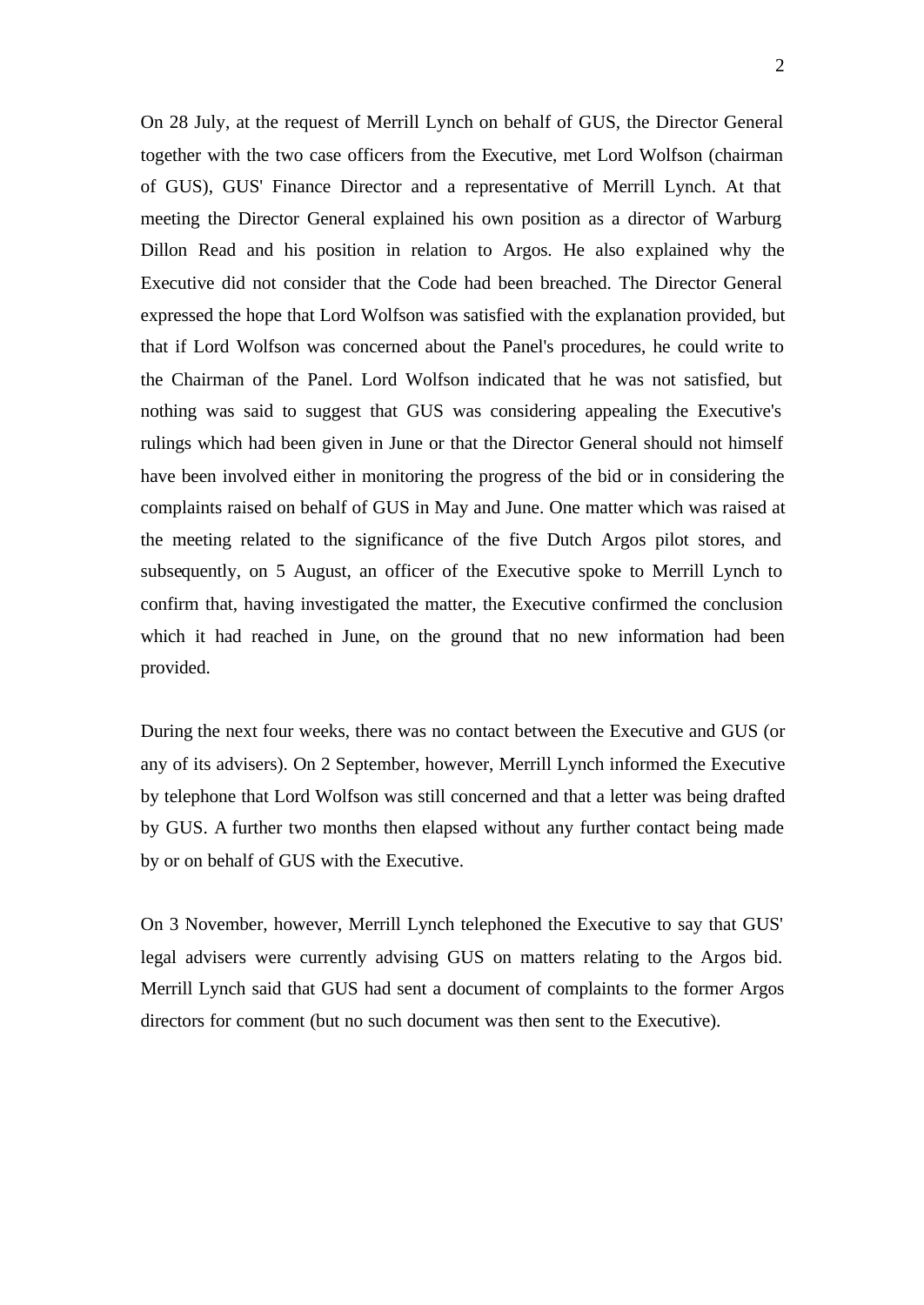On 16 November, however, the Executive received a letter from GUS which suggested that the Director General should not himself have been involved in considering GUS' complaints and which requested that the full Panel should review the process. Attached to this letter was another letter from GUS dated 16 October, which the Executive had not previously seen. This was addressed to Sir Richard Lloyd, the former Chairman of Argos, detailing certain complaints. There was also enclosed Sir Richard's letter in rebuttal, dated 2 November, written on behalf of those ex-directors of Argos who had received it.

On 18 November the Executive responded to Lord Wolfson explaining (inter alia) that the time for lodging an appeal against the rulings of the Executive had long since elapsed, and that accordingly there was no question of an appeal to the full Panel against the rulings of the Executive given in June.

On 24 November GUS suggested (inter alia) that GUS' complaints should be reviewed "de novo" by the Executive under the supervision of one of the Deputy Directors General.

On 8 December the Executive outlined, in a letter to GUS, the three procedural rulings of the Executive in respect of which GUS had a right of appeal to the Panel. Those procedural rulings can be summarised in this way:

- (a) Any request by GUS to appeal the substantive rulings given by the Executive in June 1998 was out of time;
- (b) GUS had no right to appeal a decision of the Executive in relation to the initiation of disciplinary proceedings; and
- (c) A review by the Executive "de novo" of GUS' complaints under the supervision of one of the Deputy Directors General would be otiose.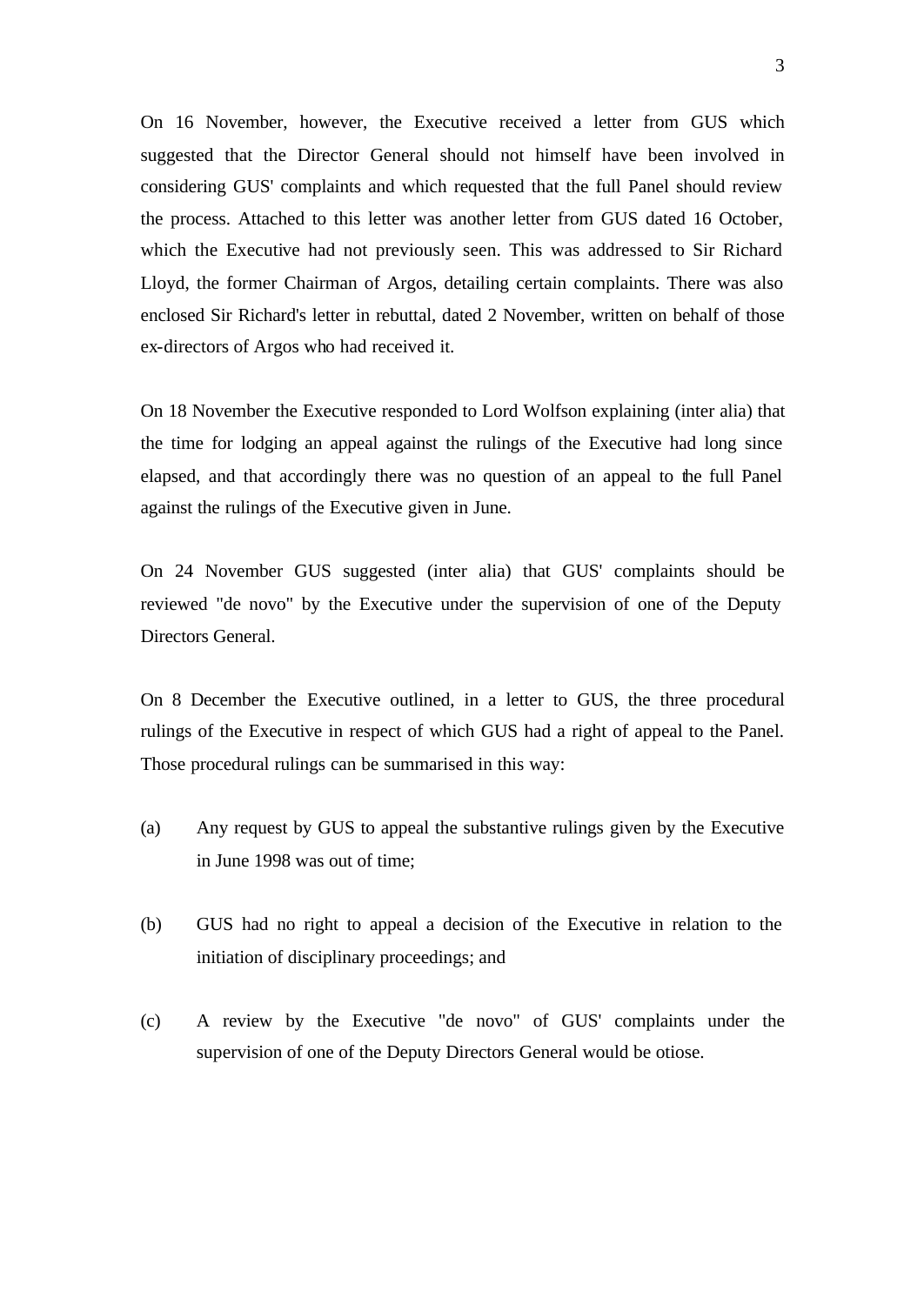On 5 January 1999 GUS gave notice that it wished to appeal to the Panel on all three procedural issues set out in the Panel's letter of 8 December 1998. (GUS also indicated that it wished to appeal a ruling of the Executive that "Irish comparisons" did not constitute "a new issue" and that therefore the Executive did not propose to investigate or rule on this issue any further; but, at the Hearing, it was accepted that, without prejudice to GUS position, it would be inappropriate to pursue this issue at the meeting of the Panel on 27 January 1999.)

Subsequently, it was accepted that, since the Executive had not found any breach of the Code, the ruling with regard to the initiation of disciplinary proceedings did not presently arise: GUS, however, made it plain that it sought to be allowed to appeal against the ruling of the Executive that there had been no breaches of the Code.

Further, in its submission, GUS agreed that a fresh review by the Executive would be inappropriate, but contended that the review should be undertaken by the full Panel.

### **CODE ISSUE**

Paragraph 3(c) of the Introduction to the Code is in these terms:

"Appeals to the Panel

If a party or its adviser wishes to contest a ruling of the executive, he may ask for the matter to be reviewed by the Panel, which can be convened at short notice ....When the executive considers that it is necessary to resolve an issue urgently, it may stipulate a reasonable time within which an appeal must be notified; in any other case it must be notified at the latest within one month of the event giving rise to it".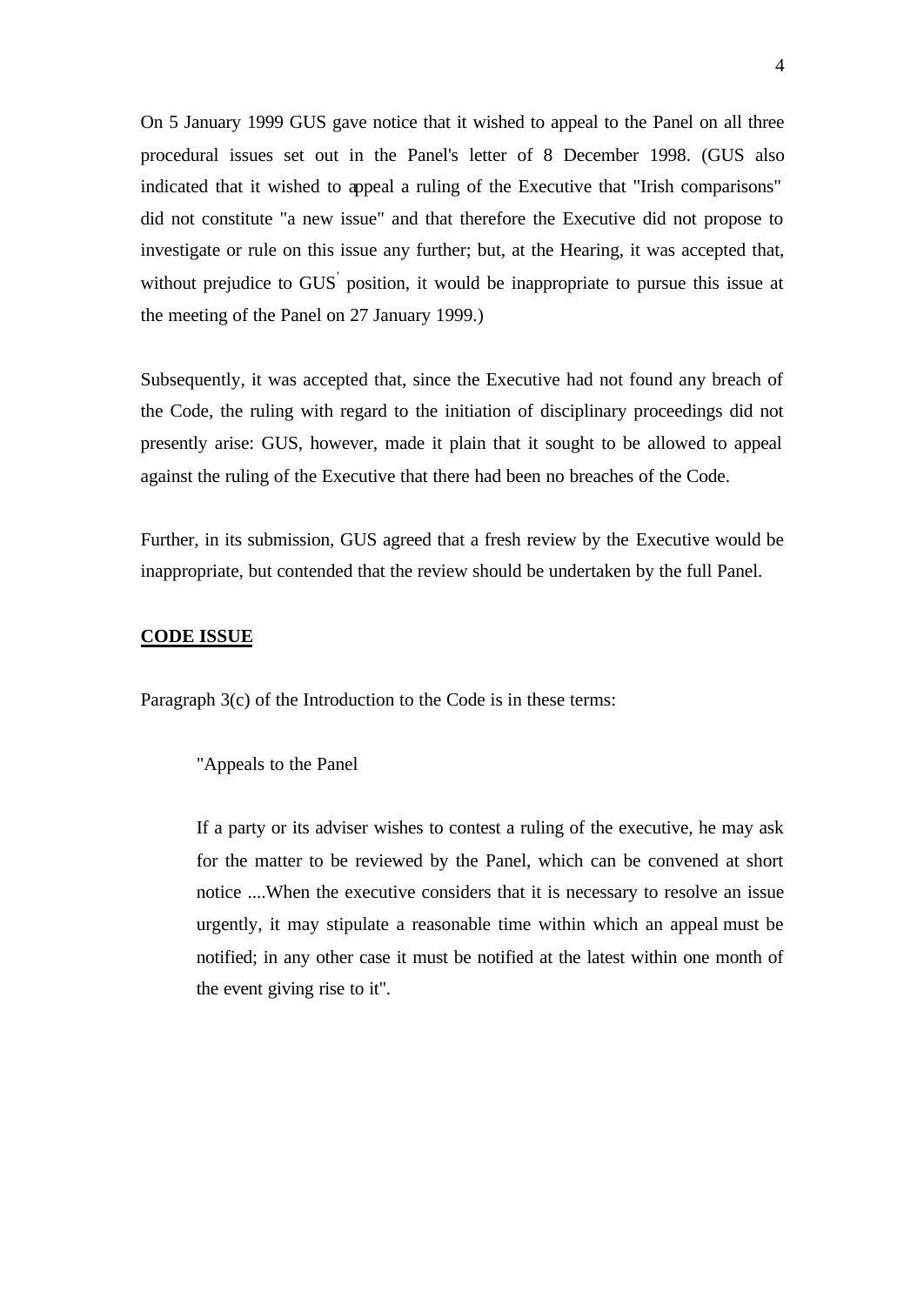#### **DECISION**

Having heard the parties and the Executive, the Panel reached the following conclusions:

- (1) The requirement to notify an appeal within the one month period applies, and was intended to apply, not only to a ruling given during the course of a bid, but also in response to a complaint made after the bid process had been completed. The rule is plain and explicit in its terms. Further, the shareholders, the business community and the public at large have a justifiable interest in knowing whether a ruling of the Executive is accepted or disputed. Further, if there is no challenge within the specified period to a ruling by the Executive, the parties are entitled to proceed on the basis that the ruling has been accepted.
- (2) The "one month" rule is not wholly inflexible, and exceptional circumstances might arise which would entitle the Executive (or the Panel) to extend the period.
- (3) Nevertheless, in the circumstances of the present case, there would be no justification for extending the period.
	- (a) The rulings had been given in June. The right of appeal must have been well known to GUS (and certainly to its advisers) at the time, and yet they did not appeal.
	- (b) There can be no doubt that "the event" in this case was the rulings of the Executive, given in June, and that time began to run from that date; but if there was in fact any doubt, GUS (or its advisers) was under a duty, in accordance with the Code, to consult the Executive, and this was not done.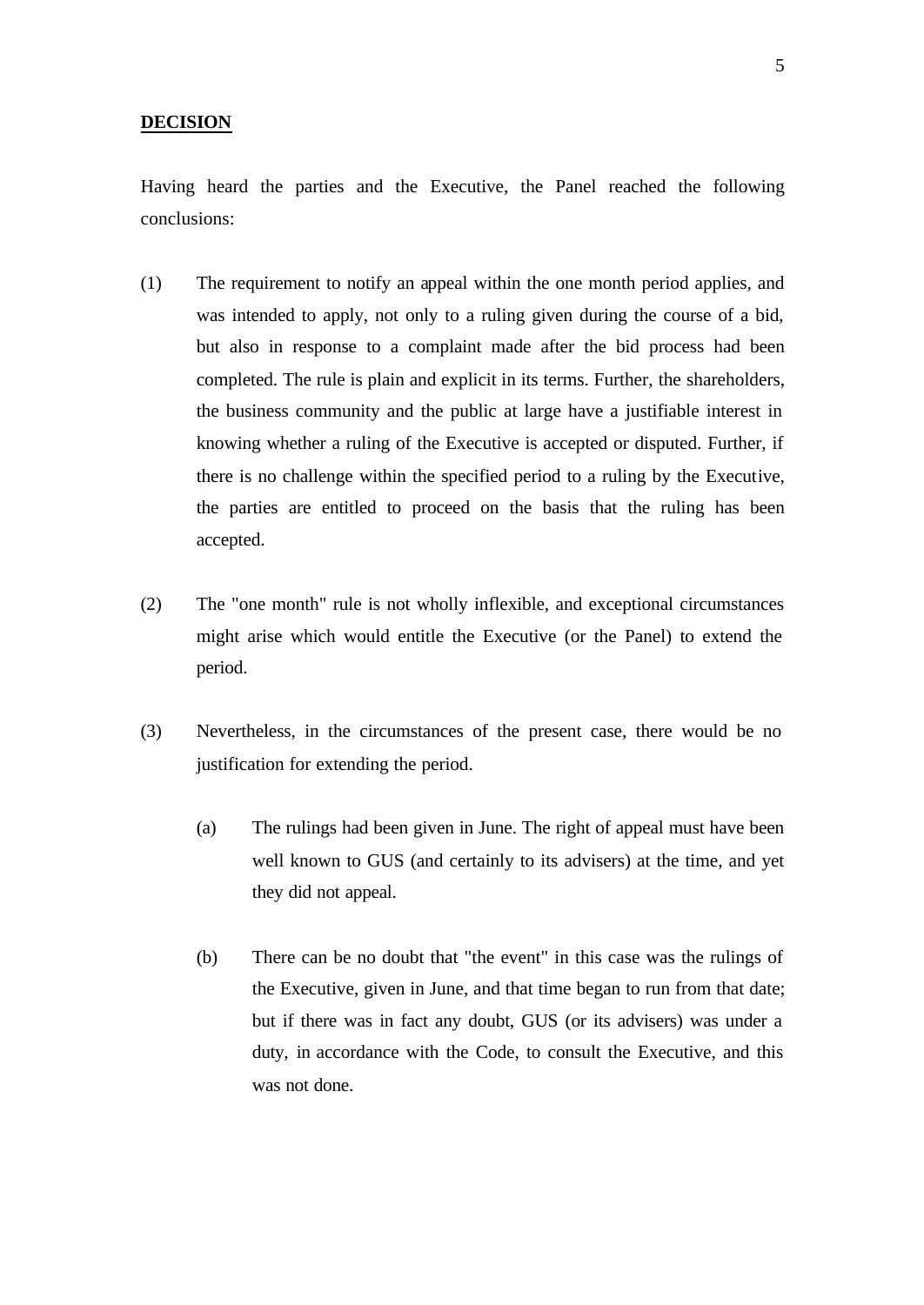- (c) Neither at the meeting on 28 July nor at any other time between 29 June and 16 November did GUS (or its advisers) suggest that GUS was contemplating lodging an appeal.
- (d) In the result, a period of over four months elapsed before the possibility of an appeal was raised.
- (e) To extend the period in the present case would be unfair to the former directors of Argos.
- (4) The Director General should, save in the most exceptional circumstances, take part in all the deliberations of the Executive. The Executive acts collegiately. The Executive is staffed by a small number of individuals. It comprises practitioners on secondment to the Panel for a limited period of time (including the Director General) and permanent staff who provide continuity and long experience. This results on occasions in certain seconded individuals having connections with one side or the other or both in particular transactions, by virtue of their employers' involvement in an advisory capacity. The identity of the Director General and of senior staff, and their professional connections is a matter of public and common knowledge. Further, there is the inbuilt safeguard of a right of appeal to the Panel.
- (5) In the most exceptional circumstances it could be appropriate for a Director General to absent himself from discussions taking place within the Executive in relation to a particular bid; but the occasions in which this is likely to be appropriate must indeed be rare.